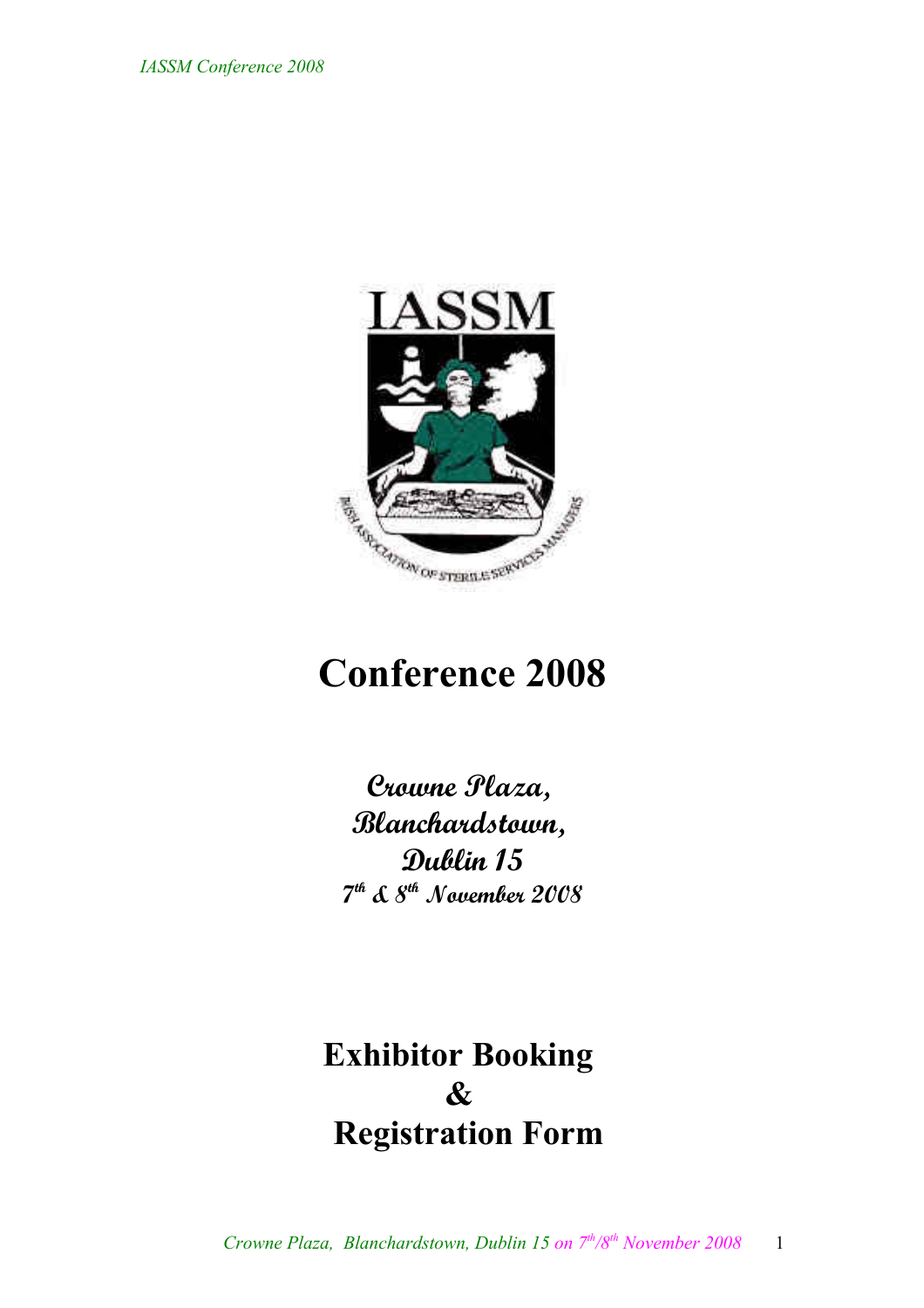### **IASSM CONFERENCE 2008**

#### **Section A: Exhibitors Booking Information**

This document provides details of our invitation to you to exhibit at the 2008 IASSM Conference, to be held in the Crowne Plaza Blanchardstown on Friday 7<sup>th</sup> November and Saturday  $8<sup>th</sup>$  November 2008. If you are interested in exhibiting at the 2008 IASSM Conference, please complete the enclosed booking form and return it with full payment to the name provided on the booking form before the closing date.

Confirmation of your exhibition stand will only be confirmed (by acknowledgement of receipt) when the enclosed booking form together with full payment has been received by the IASSM.

If you have any queries regarding the details of this book contract, please do not hesitate to contact Joy Markey.

I thank you for your continued participation in the IASSM Conference and look forward to meeting you in November.

**Sheila Sheahan Joy Markey**

Sheila Sheahan Joy Markey

IASSM Chairperson IASSM Vice Chairperson

#### **Section B: Registration Booking**

In order for confirmation of your registration for the 2008 IASSM Conference, please read the 10 points below:

 $\mathcal{L}_\text{max}$  , and the contribution of the contribution of the contribution of the contribution of the contribution of the contribution of the contribution of the contribution of the contribution of the contribution of t

1. Each exhibition stand costs  $\epsilon$ 1,000. An exhibition stand can only be confirmed with receipt of full payment. Payment should be made payable to the IASSM (cheque only) and sent to:

> Patricia Doheny IASSM Treasurer, CSSD, St. Luke's Hospital, Kilkenny Tel: 056 7785404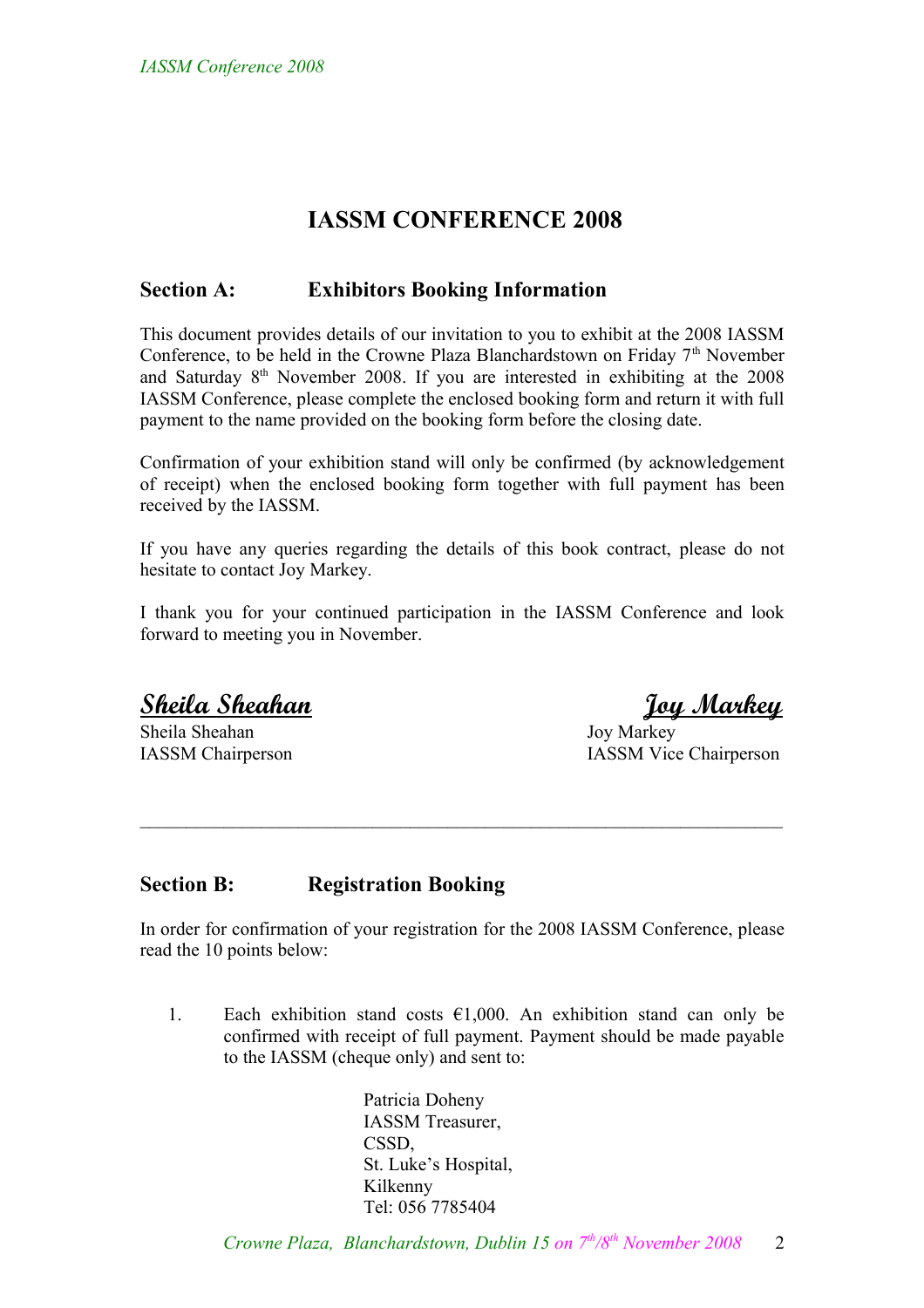Registration with full payment entitles

- a) Free access for two registered exhibitors to all venues and events (lecture hall, evening dinner and disco, etc.) organised by the IASSM on  $7<sup>th</sup>$  and  $8<sup>th</sup>$  November 2008. Additional exhibitors must register with the IASSM organising committee prior to the conference registration deadline. **A reduced charge of €100 per extra exhibitor is required**. Any unregistered exhibitors may be refused entry to the conference or may be charged the full rate on the spot with limited access to events and venues. Any number of extra exhibitors can register for the conference.
- b) A full conference pack with programme, badges, meal tickets, and accessories will be provided to each exhibition stand on the first day of the conference. Additional registered exhibitors will receive an official delegate registration pack.
- c) A list of all delegates attending the 2008 IASSM Conference will be provided to each company exhibiting.
- d) Opportunity to become Associate members of the IASSM as a registered IASSM Conference Exhibitor with reduced rate of €35.
- e) Exhibition stand with two chairs, a power source (if required). Additional requests should be made to the IASSM Committee prior to the conference date so it can be provided. Limited space is provided around each stand for equipment, etc. **Please do not stick any item/s to the walls of the exhibition**

**room.**

f) The two registered exhibitors will be entitled to the following meals:

| $7th$ November            | 8 |
|---------------------------|---|
| Lunch                     |   |
| Tea/coffee                |   |
| 0Evening dinner $&$ disco |   |

*th November* Tea/coffee

Additional extra exhibitors registered before the closing date will also be entitled to the meals above.

2. Our intention this year is to have one exhibition viewing room - Tara Suite 1 & 2. Tara Suite 1 & 2 are located on the  $1<sup>st</sup>$  floor. Access can be made using the two stairways or the lift.

#### **Please note lift capacity**

Weight allowance: 800kg Size: 1.25 x 1.15m People only capacity: 10

3. The location of exhibitors will be by choice on a first come (return of registration with full payment) first serve basis. It is advisable to book early to guarantee an exhibition.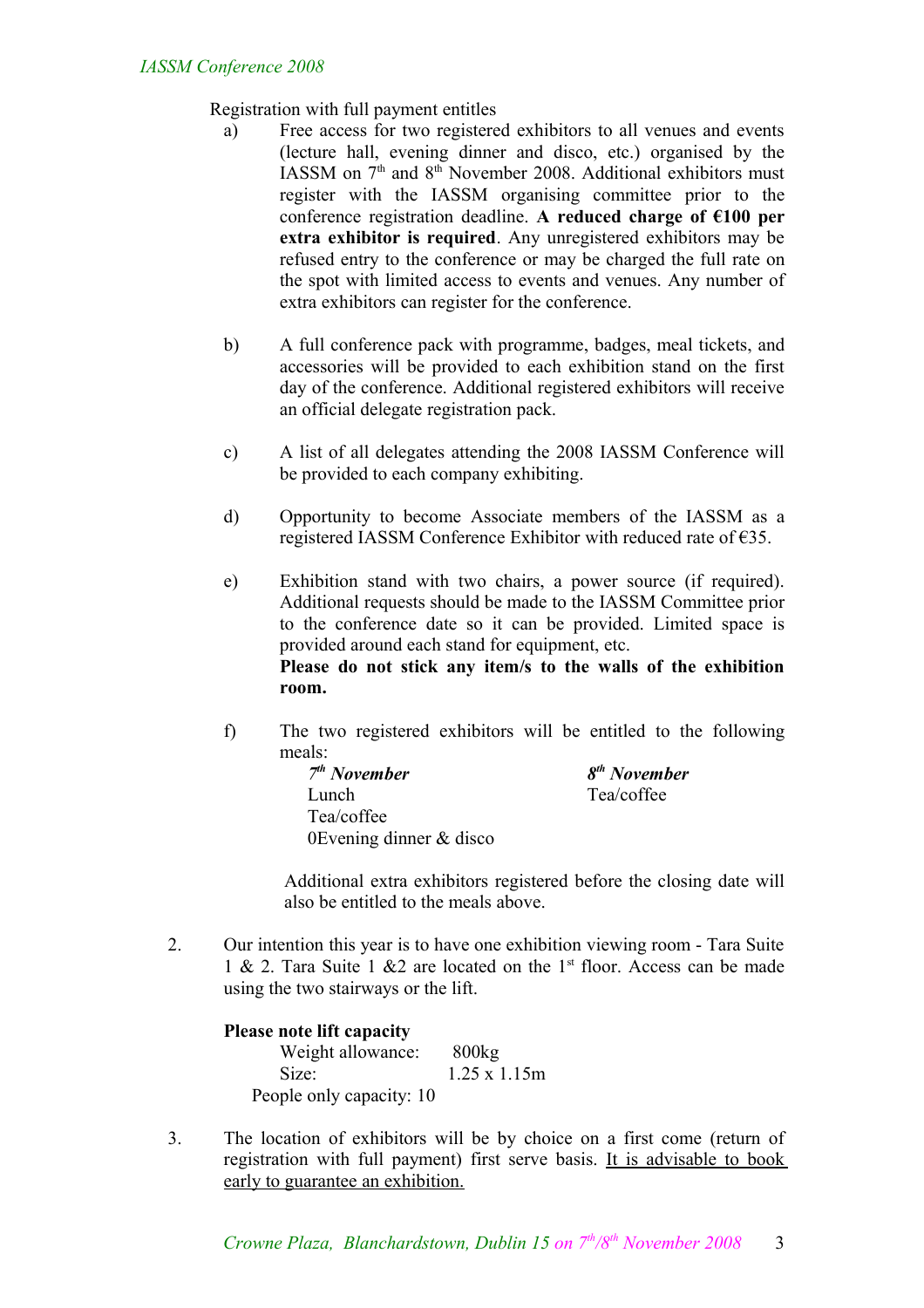#### *IASSM Conference 2008*

- 4. Only fully paid exhibitors will be granted an exhibition stand.
- 5. Payment must be received by the IASSM before the closing date issued on the registration form. Payment (in part or full) will not be accepted as confirmation of a stand and will not be accepted on the day.
- 6. The decision of the IASSM Conference organising Committee is final.
- 7. All exhibitors should ensure that they are set up before the opening of the Conference on Friday 7<sup>th</sup> November 2008. If you wish to set up on Thursday  $6<sup>th</sup>$  November 2008, please contact the IASSM Committee member for details
- 8. All exhibitors should be present at their stands at the delegate exhibition viewing times. This will be stated in the programme issued in the exhibition pack upon registration on the day.
- 9. All exhibitors must sign in at the IASSM Conference Exhibition Registration desk on the first day of exhibition.

Your contact IASSM Conference member on each day will be issued in the programme.

- 10. All exhibitors are responsible for the security and safety of items/equipment at their own exhibition stand at all times.
- 11. Closing date for exhibition registration (including payment) for the 2008 IASSM Conference is  $30<sup>th</sup>$  September 2007. Closing date for registration (including payment) of extra exhibitors is 30th September 2008.
- 12. After the official closing date for exhibition registration, refunds will not be issued for cancellations made to the IASSM.

If you have any queries on any of the points above, please contact the IASSM Committee Conference member:

> Patricia Doheny IASSM Treasurer, CSSD, St. Luke's Hospital, Kilkenny Tel: 056 7785404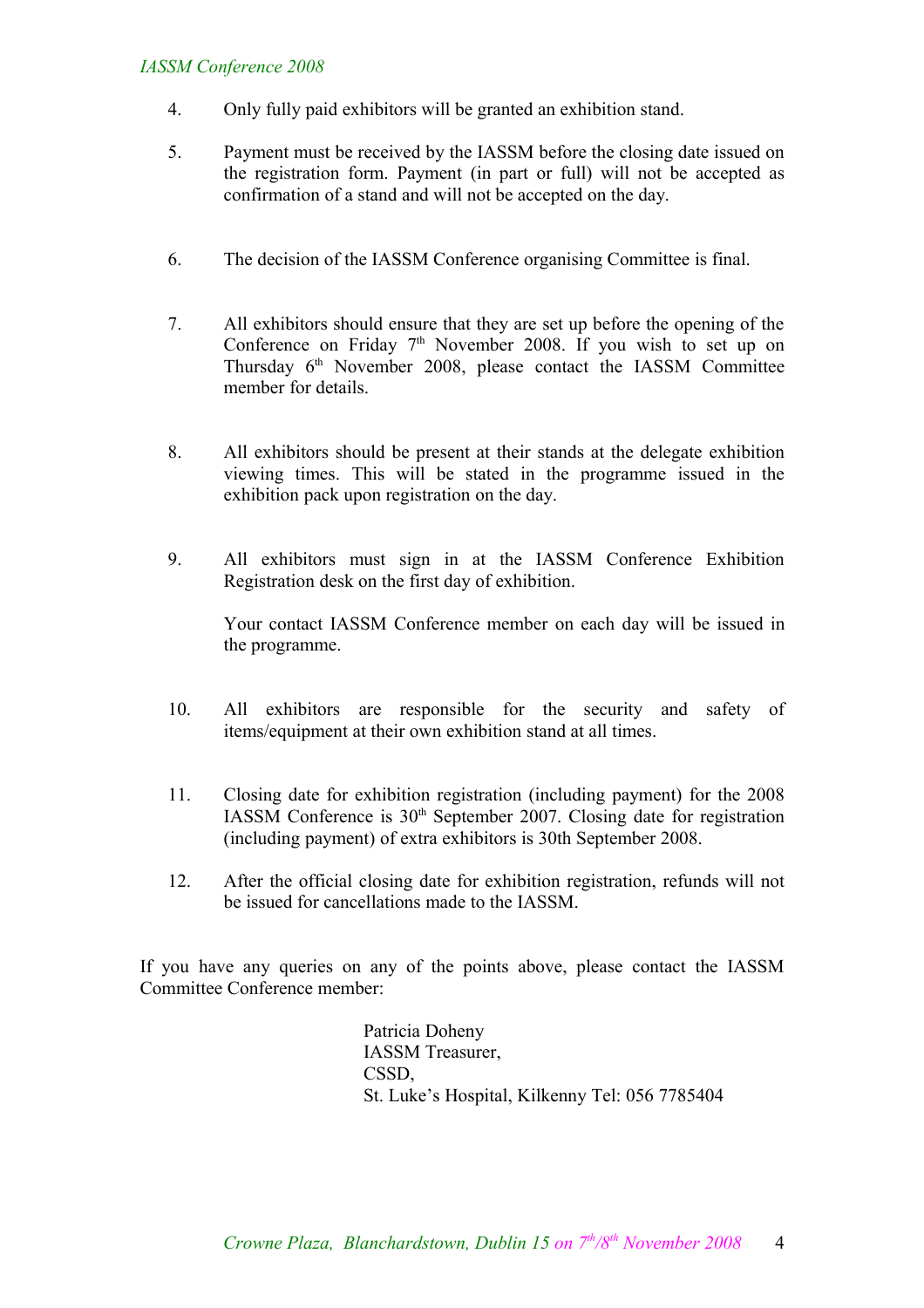

## **IASSM 2008 CONFERENCE EXHIBITION BOOKING FORM**

Please complete each section and return with full payment (payable to the IASSM) to: Patricia Doheny, IASSM Conference Treasurer, St. Luke's Hospital, Co. Kilkenny

## **Company Name:**

| <b>Telephone:</b>                                     | <u> 1989 - Johann Barbara, martxa alemaniar amerikan basar da a shekara a shekara a shekara a shekara a shekara</u>    |             |
|-------------------------------------------------------|------------------------------------------------------------------------------------------------------------------------|-------------|
| <b>Email address:</b>                                 |                                                                                                                        |             |
| Fax:                                                  |                                                                                                                        |             |
|                                                       | <u> 1989 - Johann Stoff, deutscher Stoffen und der Stoffen und der Stoffen und der Stoffen und der Stoffen und der</u> |             |
| * names provided will be the 2 registered exhibitors. |                                                                                                                        |             |
| <b>Additional Exhibitors:</b>                         | <u> 1989 - Johann Barbara, martxa amerikan per</u>                                                                     | <b>None</b> |
|                                                       |                                                                                                                        |             |
| Signed: Signed:                                       | Date:                                                                                                                  |             |
| <b>IASSM OFFICIAL REGISTRATION SECTION</b>            |                                                                                                                        |             |

 *Crowne Plaza, Blanchardstown, Dublin 15 on 7th/8th November 2008* 5